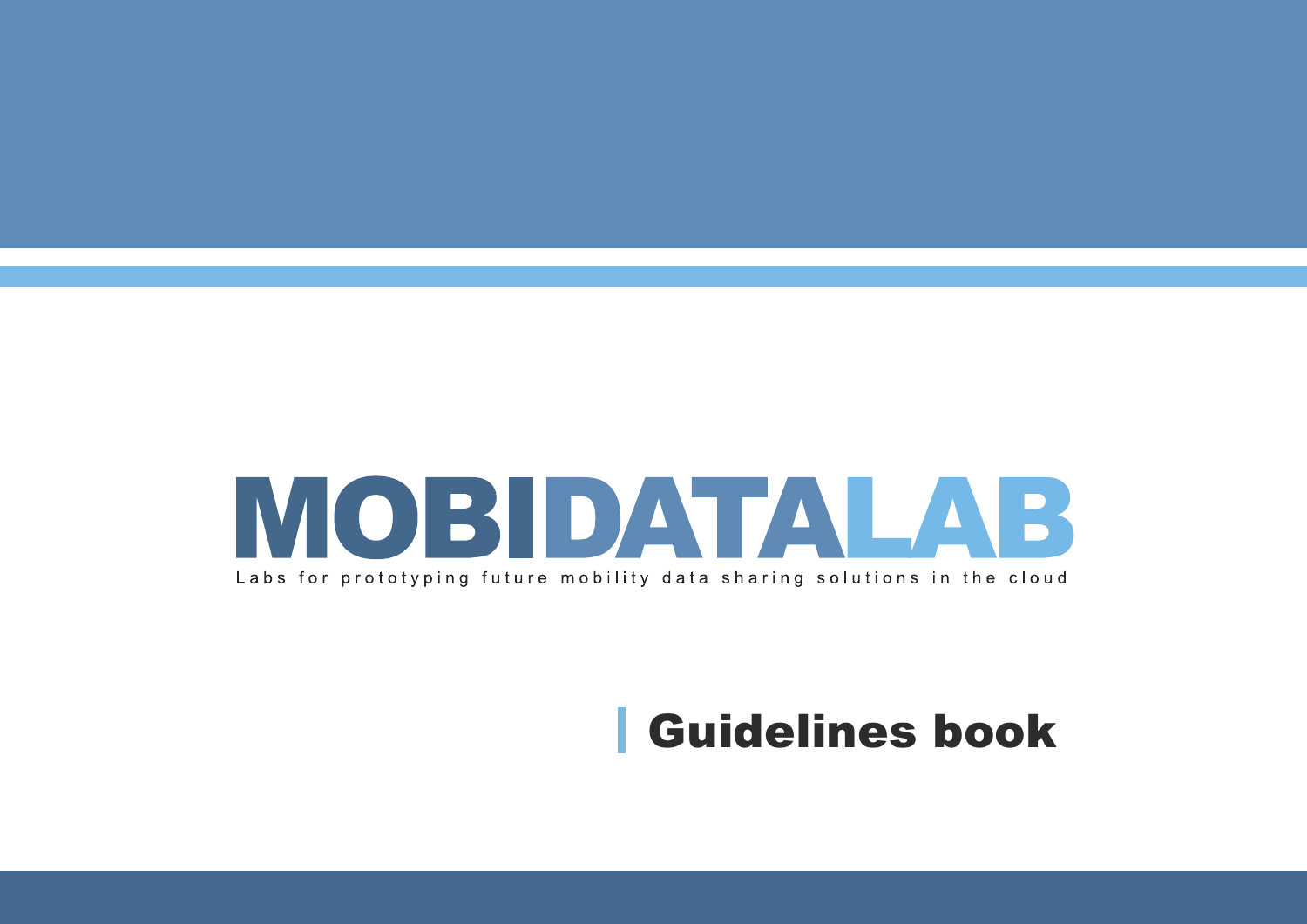# Corporate identity logo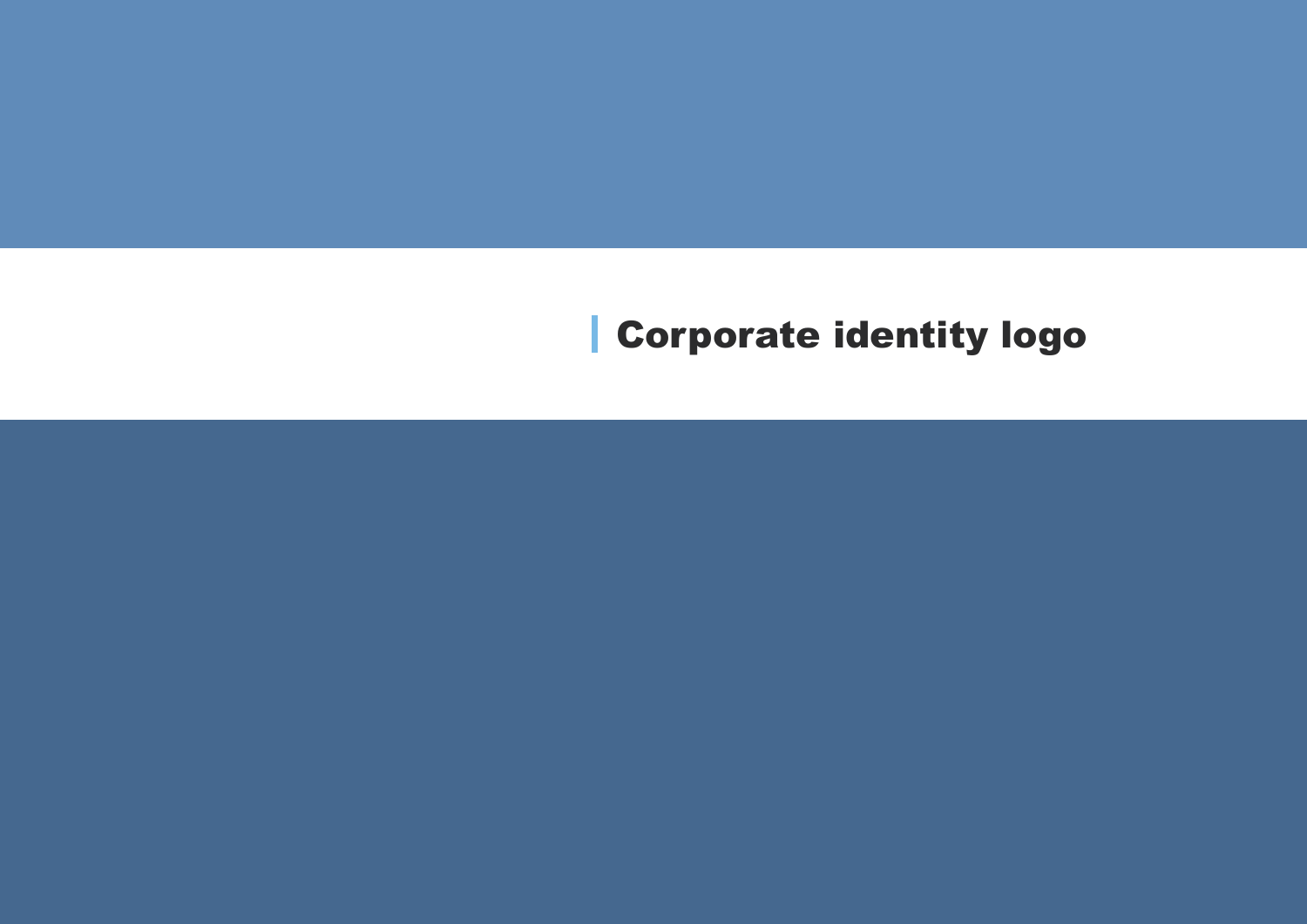MobiDataLab **Logo**

### Logo in colour

#### **The landscape logo with baseline**

The landscape logo with baseline is the **official version**.

Given the importance of coherence and consistency, the MOBIDATALAB logo should never be modified, reformatted or redrawn.

**Apply the logotype version as provided in the source files.**

**Official logo**



**Other versions**

#### **Other versions of the logo**

Other versions of the logo should be used on special occasions.

The other versions are: landscape logo without baseline, square logo without baseline.

The stand-alone baseline version is also supplied.





Labs for prototyping future mobility data sharing solutions in the cloud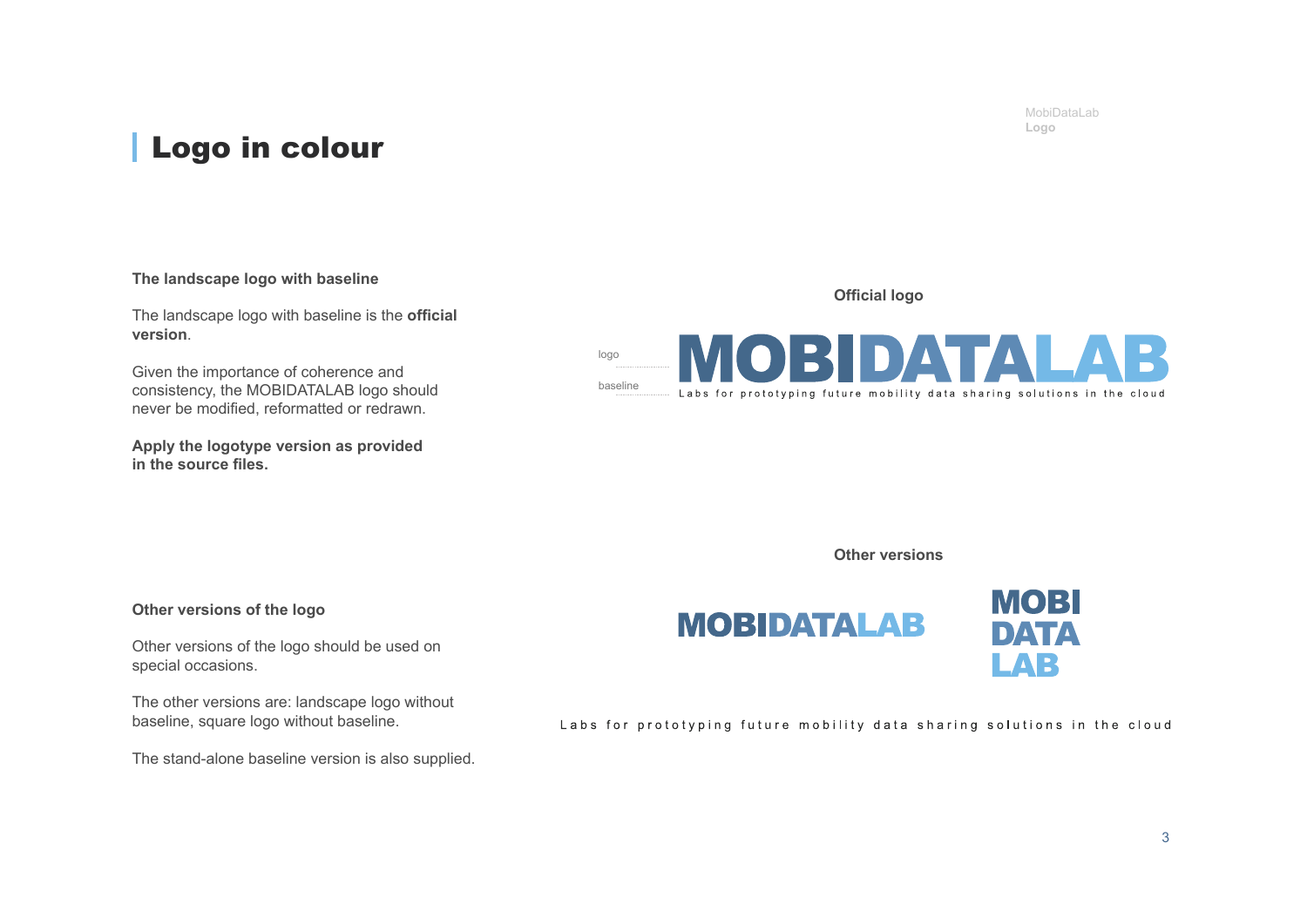MobiDataLab **Logo**

### Logo: clear space and minimum size

#### **Clear space**

To ensure clarity, an area of clear space (protected space) must always be preserved around the logo.

Minimum blank space to preserve around the logo (with baseline) is **1/4 x of logo height**.



#### **Minimum size**

The logo with baseline is scalable in size but should not be used smaller than **8 mm high** (baseline included) in order to be legible.  $x = 8 \text{ mm}$ 

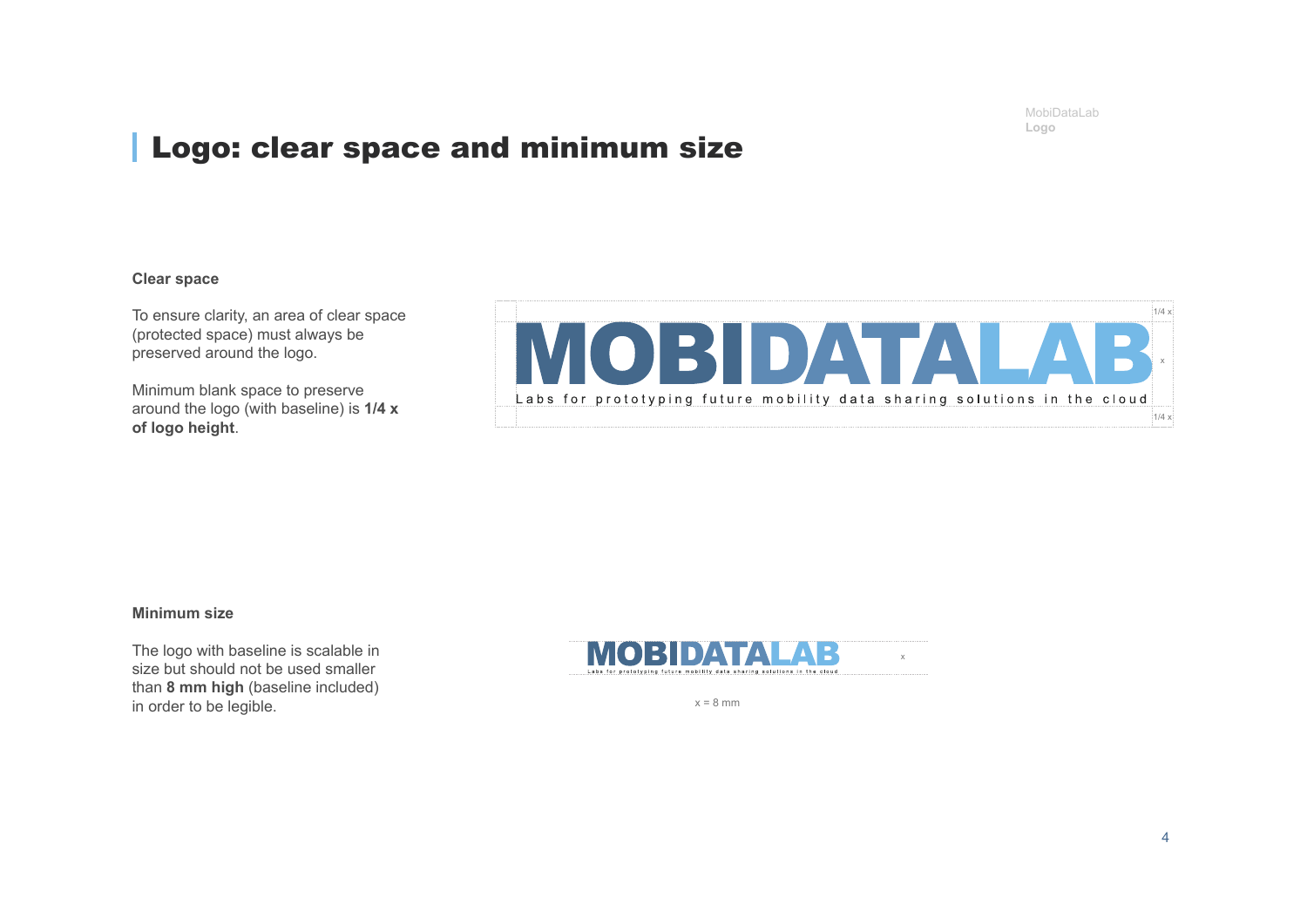MobiDataLab **Logo**

### Positive & negative versions of the logo

#### **Positive version of the logo with baseline**

In monochrome applications, where it is not possible to reproduce colour tones, use the monochrome version of the logo in black.

The other versions of the logo (landscape logo, square logo, stand-alone baseline) also exist in black (positive) and white (negative).

**Apply the logotype version as provided in the source files.**

**BLACK version**



**WHITE version**

#### **Negative version of the logo with baseline**

In applications where the logo is used on dark or black background, you should use the white version.

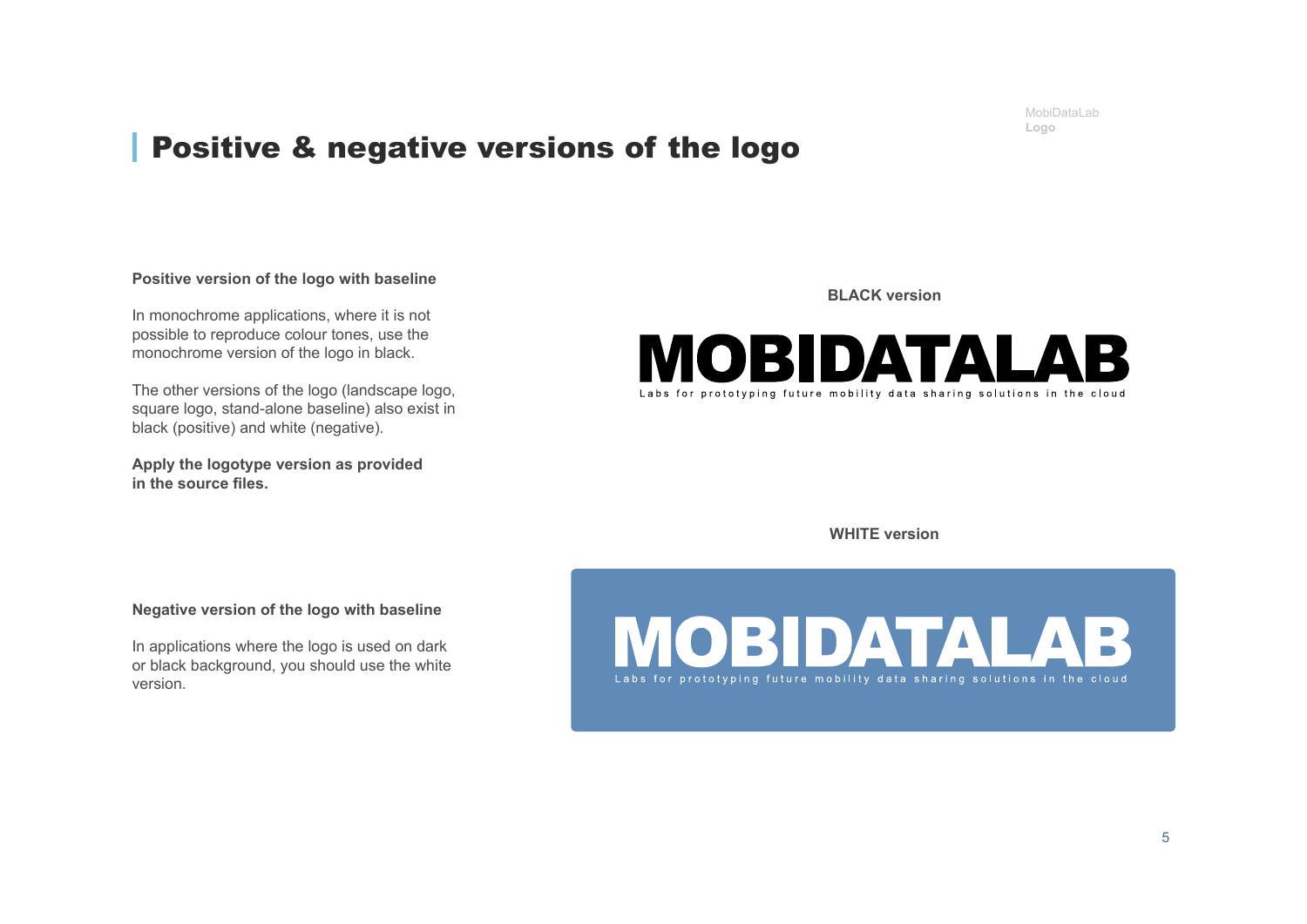# Colours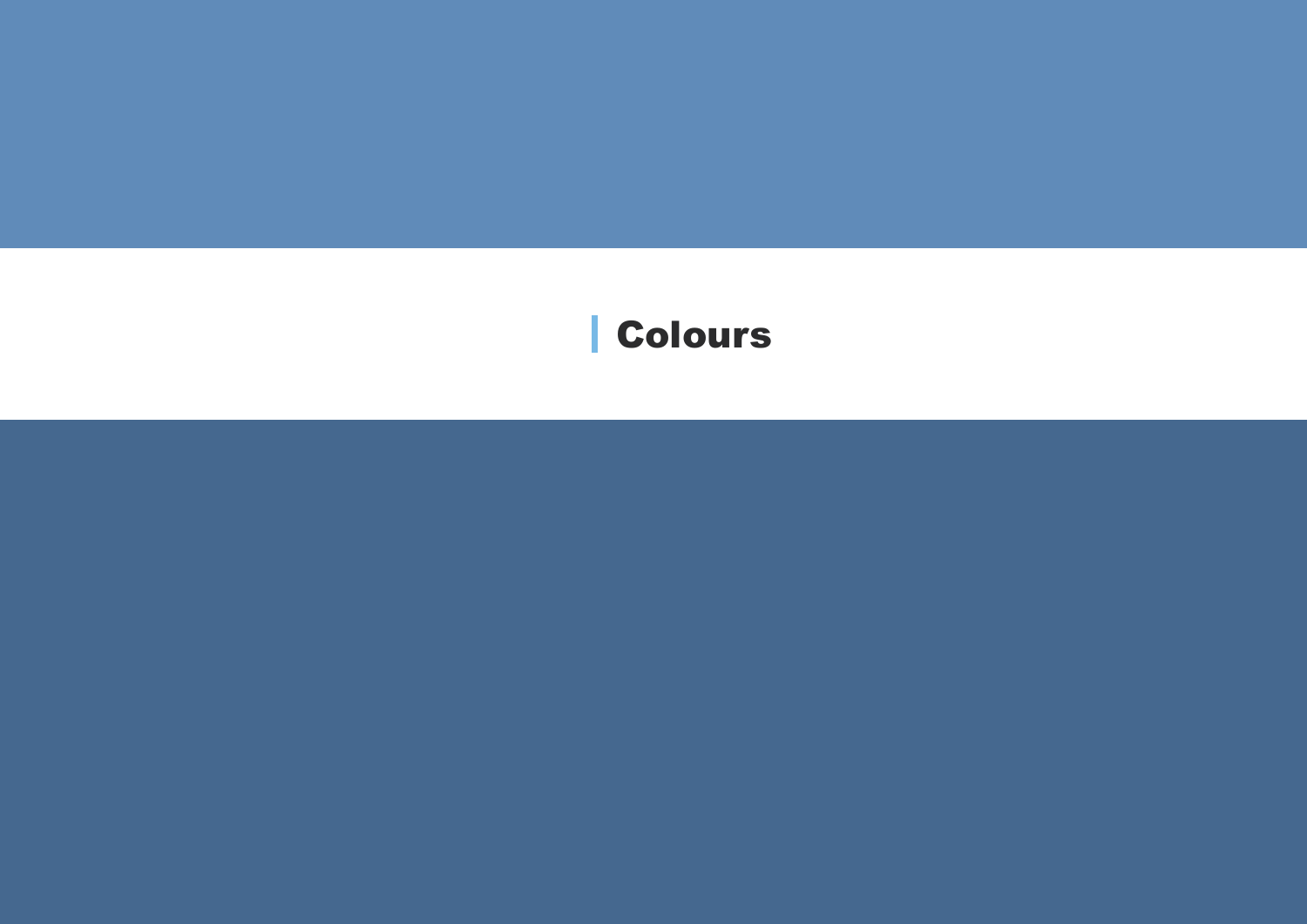MobiDataLab **Colours**

### Official colours

### **Official colours**

|                                                                                                                              | MOBI colour                                                           | DATA colour                                                                 | LAB colour                                                             |
|------------------------------------------------------------------------------------------------------------------------------|-----------------------------------------------------------------------|-----------------------------------------------------------------------------|------------------------------------------------------------------------|
| <b>Colour palette</b>                                                                                                        |                                                                       |                                                                             |                                                                        |
| DARK BLUE, MEDIUM BLUE and<br>LIGHT BLUE are the official colours.<br>These colours are part of the logo.                    | <b>DARK BLUE</b>                                                      | <b>MEDIUM BLUE</b>                                                          | <b>LIGHT BLUE</b>                                                      |
| They can be applied for backgrounds<br>on communication media and supporting<br>documents.<br>Any other colour is incorrect. | #42688B<br>R:66<br>C: 78<br>M:52<br>G:104<br>Y: 27<br>B: 139<br>K: 11 | #5E8AB4<br>C: 67<br>R:94<br>M:38<br>G:138<br>Y: 14<br><b>B: 180</b><br>K: 2 | #70BBF0<br>C: 56<br>R: 112<br>M: 13<br>G:187<br>B: 240<br>Y: 0<br>K: 0 |
| For icons, the preferred colour<br>is MEDIUM BLUE.                                                                           |                                                                       |                                                                             |                                                                        |
| The baseline colour is DARK GREY.                                                                                            |                                                                       | <b>BASELINE</b> colour                                                      |                                                                        |
|                                                                                                                              |                                                                       |                                                                             |                                                                        |
|                                                                                                                              |                                                                       | <b>DARK GREY</b>                                                            |                                                                        |
|                                                                                                                              |                                                                       | #252525<br>R:37<br>C: 73<br>M:63<br>G:37<br>B: 37<br>Y: 59<br>K: 75         |                                                                        |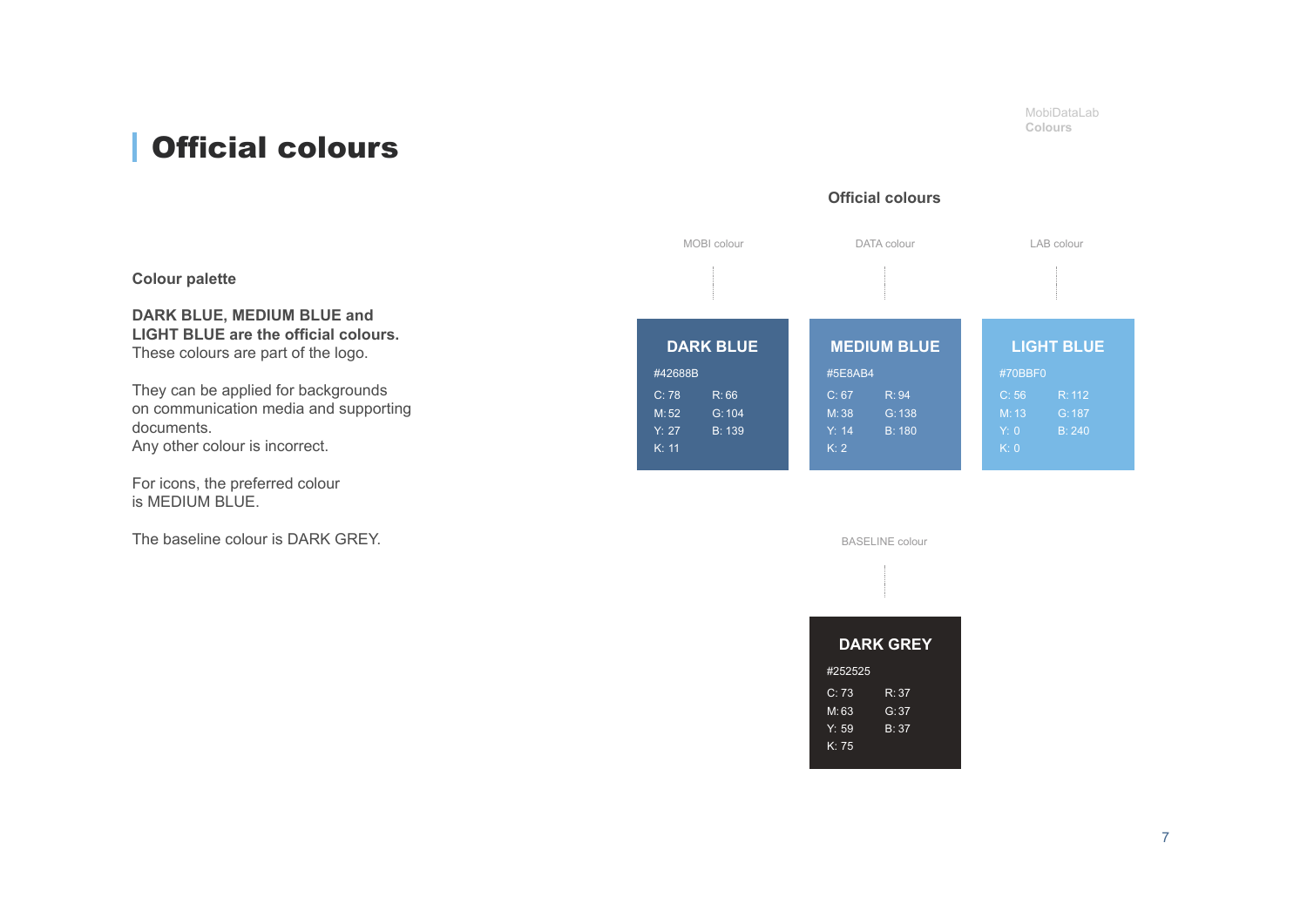MobiDataLab **Colours**

### Black and grey colours

Supporting the official colours is black and 5 nuances of grey that can be used for typography and graphic ingredients.

GREY 5 is the preferred colour for titles.

| <b>BLACK</b> |         |     |  |  |
|--------------|---------|-----|--|--|
|              | #000000 |     |  |  |
|              | C: 0    | R:0 |  |  |
|              | M:0     | G:0 |  |  |
|              | Y: 0    | B:0 |  |  |
|              | K: 100  |     |  |  |
|              |         |     |  |  |

| <b>GREY 5</b> | <b>GREY 4</b> | <b>GREY 3</b> | <b>GREY 2</b> | <b>GREY 1</b> |
|---------------|---------------|---------------|---------------|---------------|
| #2C2C2C       | #4A4A4A       | #777777       | #999999       | #C5C5C5       |
| C: 71         | C: 63         | R: 119        | R: 153        | C:26          |
| R: 44         | R:74          | C: 52         | C: 41         | R: 197        |
| M:62          | M: 53         | G: 119        | G: 153        | G:197         |
| G: 44         | G:74          | M:41          | M:32          | M: 19         |
| Y: 57         | Y: 51         | B: 119        | Y: 32         | Y: 20         |
| B: 44         | B: 74         | Y: 41         | B: 153        | B: 197        |
| K: 70         | K: 50         | K: 24         | K: 11         | K: 2          |

### **Black and grey colours Black and greys**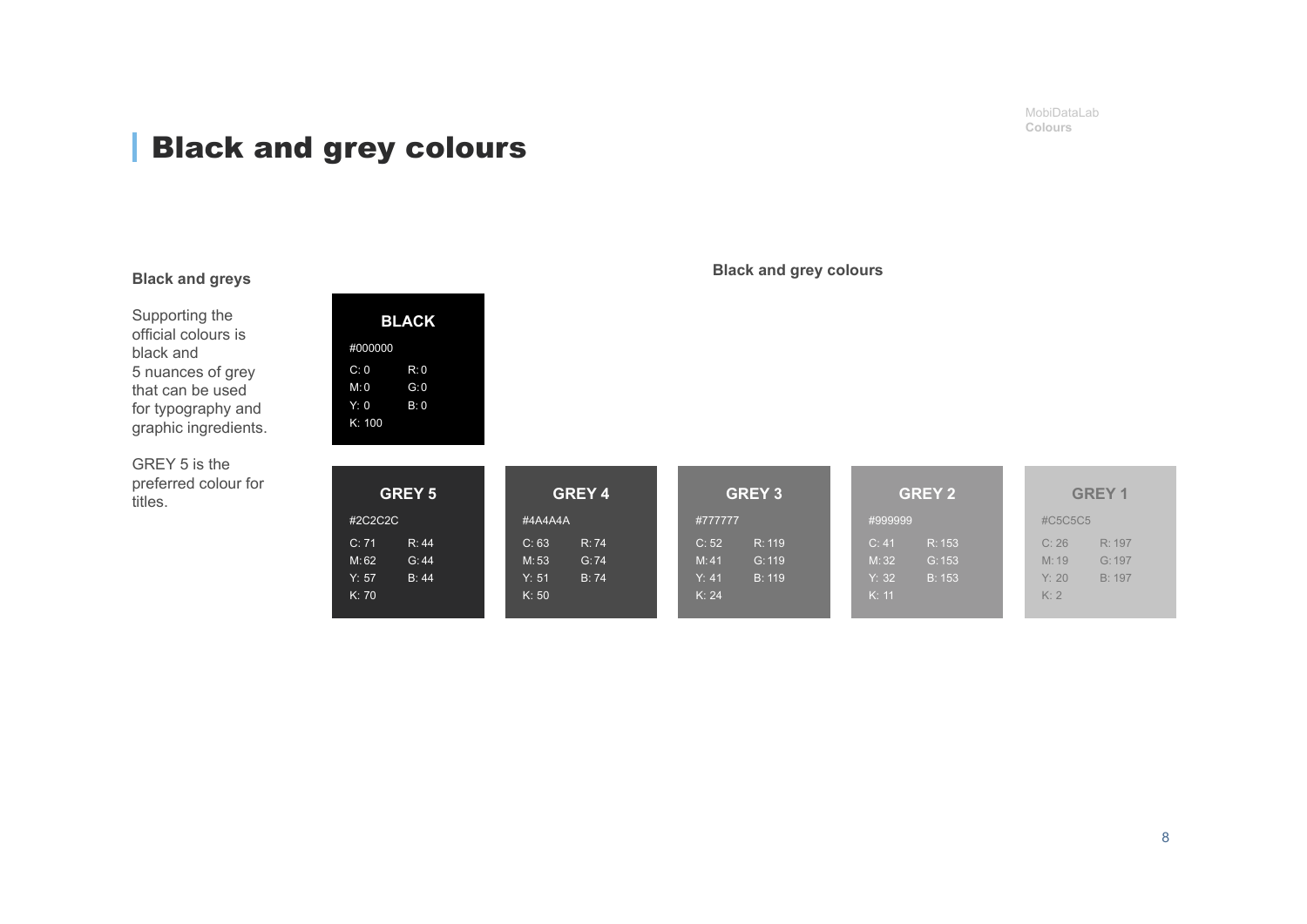# Typography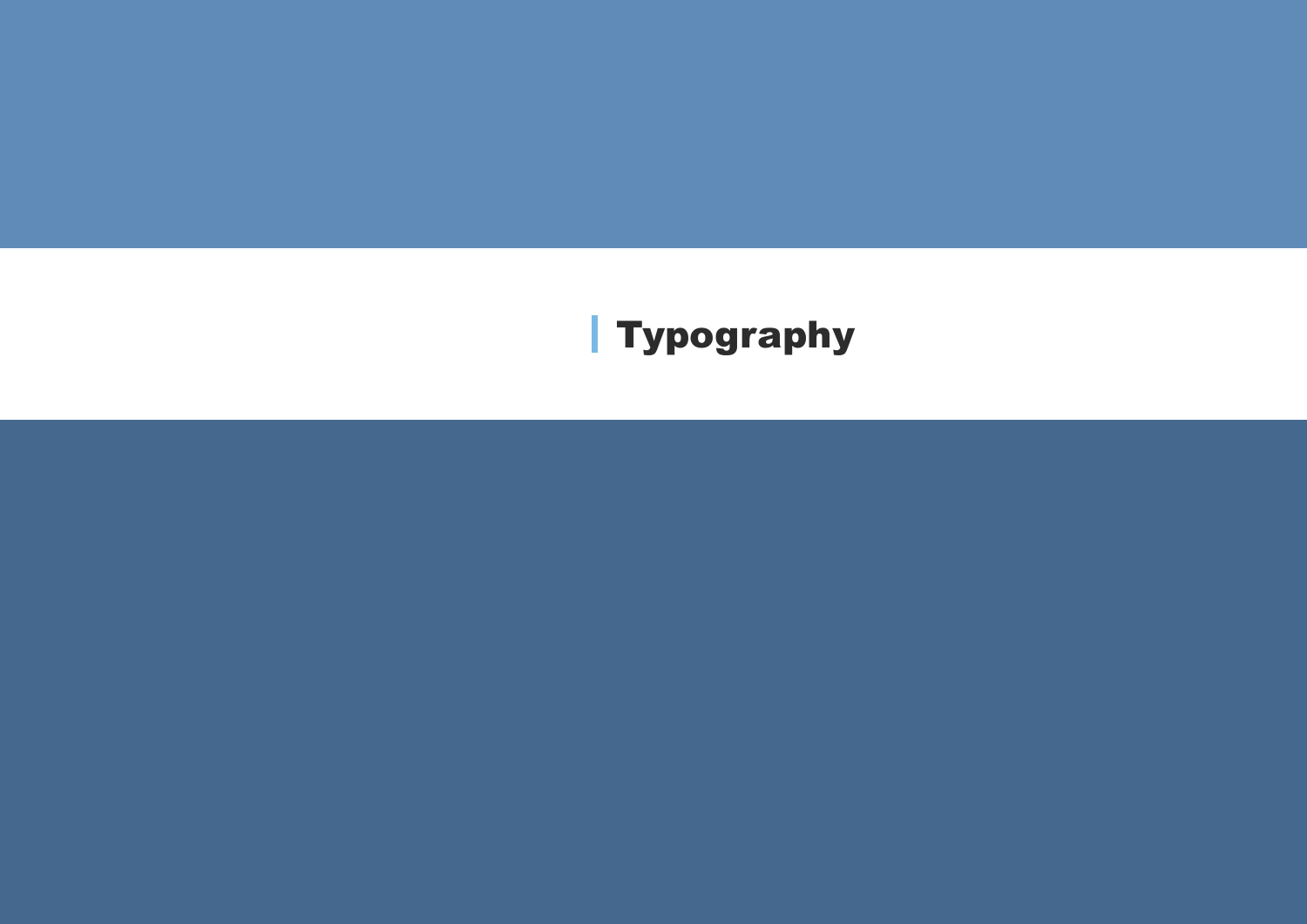## Typography

Arial font family is the MobiDataLab typeface for Microsoft Office applications, web applications, prints and emails.

Arial can be used in bold or regular.

Arial Black is used for titles.

### Arial Black

Arial Black Regular

abcdefghijklmnopqrstuvwxyz ABCDEFGHIJKLMNOPQRSTUVWXYZ 0123456789€%#@&?!\*()

Arial

Arial Regular **Arial Bold**

abcdefghijklmnopqrstuvwxyz ABCDEFGHIJKLMNOPQRSTUVWXYZ 0123456789€%#@&?!\*()

We use Arial font family for Microsoft Office applications, web applications, prints and emails.

MobiDataLab **Typography**